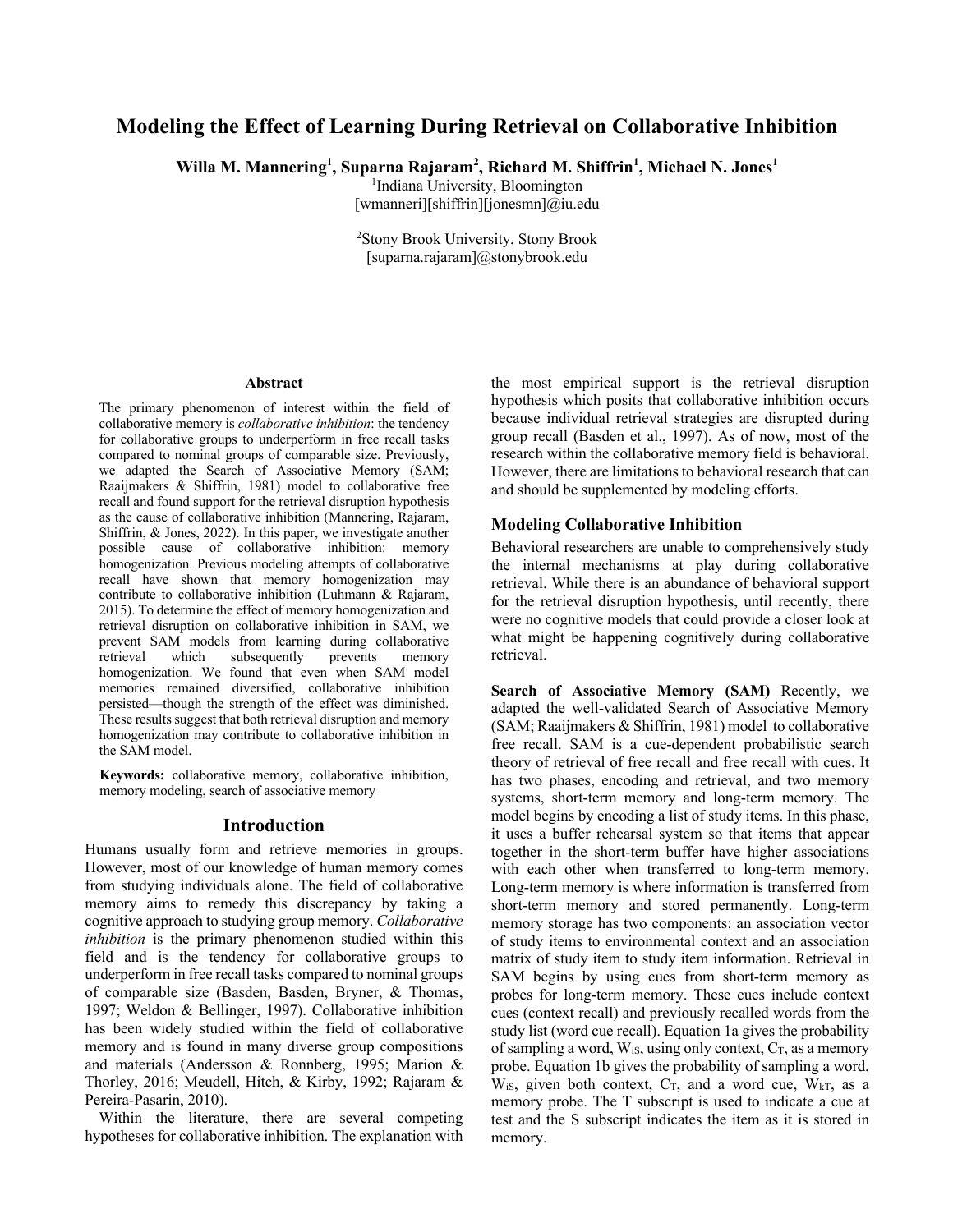| Table 1. SAM Parameter Descriptions |                                                                                                 |  |
|-------------------------------------|-------------------------------------------------------------------------------------------------|--|
| Parameter Name                      | Description                                                                                     |  |
|                                     | Presentation time per word during encoding                                                      |  |
| r                                   | STM buffer size                                                                                 |  |
| a                                   | Weight for context to word association during encoding                                          |  |
| b                                   | Weight for word to other word association during encoding                                       |  |
| с                                   | Weight for word cue to same word association during encoding                                    |  |
| d                                   | Residual strength of association for words that never appear in buffer together during encoding |  |
| e                                   | Incrementing parameter for context-to-word association during retrieval                         |  |
|                                     | Incrementing parameter for word-to-word association during retrieval                            |  |
| g                                   | Incrementing parameter for word-to-self association during retrieval                            |  |
| Kmax                                | Maximum number of retrieval failures before retrieval is stopped                                |  |
| Lmax                                | Maximum number of retrieval attempts using word cues before returning to context cues           |  |
|                                     |                                                                                                 |  |

 $T<sub>o</sub>$ ble 1. SAM De

$$
P_{S}(W_{iS}|C_{T}) = \frac{S(C_{T}, W_{iS})}{\sum_{j=1}^{n} S(C_{T}, W_{jS})}
$$
(1a)

$$
P_{S}(W_{iS}|C_{T},W_{kT}) = \frac{S(C_{T},W_{iS})S(W_{kT},W_{iS})}{\sum_{j=1}^{n} S(C_{T},W_{jS})S(W_{kT},W_{jS})}
$$
(1b)

Table 1 gives a brief description of the standard parameters included in the model. The original SAM model accounts for a broad range of free recall phenomena including serial position curves, presentation duration effects, list length effects, extended recall, and repeated recall.

**Collaborative SAM** To adapt SAM to collaborative free recall we created a shared memory buffer between two or more models which represents words "spoken" aloud by the models. The models begin retrieval by performing context recall separately. The first response produced by any of the models in the group is added to the shared buffer. Once a response is in the shared buffer, the other models in the group can access the response. An extra parameter, *j,* was added as an incrementing parameter between words added to the group response. This represents learning of the retrieval organization created by the group during recall. Then, all the models use the new response in the shared buffer as a cue to perform recall. The models perform cued recall separately and the response produced first is added to the shared buffer. The models continue using new responses as cues until no models can produce any new responses. At this point the models return to context recall. The process of switching between context and cued recall continues until all the models reach a specified number of retrieval failures at which point the retrieval phase ends.

We found that the collaborative SAM model produced the basic patterns of collaborative inhibition seen in the experimental literature in both categorized and uncategorized word lists. We also found some preliminary evidence that the collaborative SAM model supports the retrieval disruption hypothesis while fitting the model to categorized list data from the Basden et al. (1997) study. Basden et al. (1997) found that collaborative inhibition is stronger when category

size is larger and study materials are less organized. When category sizes are larger, there is more room for more idiosyncratic organization and retrieval strategies within individual categories between group members. Conversely, when category sizes are smaller, there is less room for idiosyncratic organization and retrieval strategies within individual categories between group members. When the internal organization of study items is dissimilar between group members (which is more likely in the larger category condition), collaborative inhibition increases because the cues from other group members tend to disrupt individual search strategies. We found that SAM reproduced this effect as collaborative inhibition increased when the category size was large compared to when the category size was small. Reproducing this effect suggests that SAM supports the retrieval disruption hypothesis.

To investigate how SAM might be producing the collaborative inhibition effect, we fit the model to experimental data (from Choi, Blumen, Congleton, & Rajaram, 2014) and estimated 5 relevant parameters. We found that the two stopping parameters, *Kmax* and *Lmax* were significantly different between the collaborative and nominal groups, with collaborative groups having a lower *Kmax* value and a higher *Lmax* value than nominal groups. These findings suggest that SAM may produce collaborative inhibition by having collaborative groups recall for less time overall than the nominal groups while also spending more time on each word cue than nominal groups. The goal of this paper is to further evaluate the retrieval disruption hypothesis by considering the impact of other mechanisms that could potentially produce collaborative inhibition in SAM.

**Previous Modeling Attempts** Before our collaborative SAM model, the only other attempt at modeling collaborative memory was a verification step of a study looking at information transmission in networks using an agent-based modeling approach (Luhmann & Rajaram, 2015). Though the main goal of their study was not to model collaborative memory, collaborative inhibition was seen in the recall of groups of 3 agents. Additionally, they were able to model some predictions of the collaborative memory field, namely the effect of group size on collaborative inhibition. However, while this model included psychologically based agents that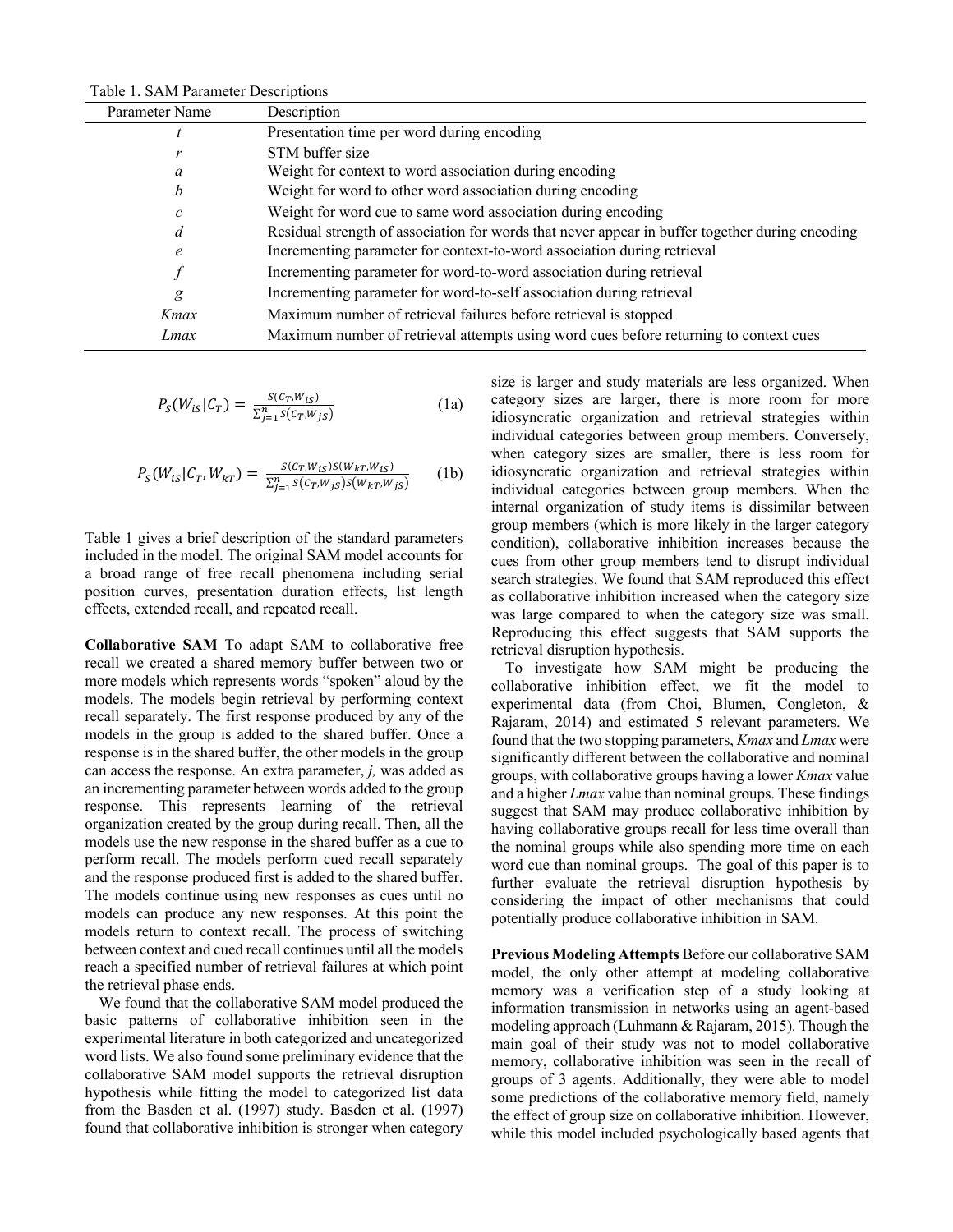were able to encode and retrieve memories, the implementation was not as mechanistically extensive as SAM and may have produced collaborative inhibition in different ways.

While verifying their agent-based model, Luhmann and Rajaram (2015) found evidence of collaborative inhibition. However, their explanation for why collaborative inhibition occurred in their model was not due to retrieval disruption but rather by the agents' memories homogenizing as they collaborated. They explain that after the study phase of the collaborative recall task, the agents each had an idiosyncratic activation pattern over the study items. The learning that the agents achieve during the collaborative recall task decreases the diversity of the memory representations, which the authors believe reduced collaborative recall performance and caused collaborative inhibition. While the agent-based model was able to successfully induce collaborative inhibition, it was likely that the reason was not due to retrieval disruption.

In this paper, our goal is to determine whether memory homogenization could be a cause of collaborative inhibition in SAM. Previously, our collaborative SAM model showed support for the retrieval disruption hypothesis, but the results of the Luhmann and Rajaram (2015) study suggest there may be other causes to consider. To tease apart the underlying cause of collaborative inhibition in SAM, we plan to prevent memory homogenization during collaborative recall by preventing learning during the retrieval phase in the models. If collaborative inhibition is still present when the model memories remain diverse, then we can rule out memory homogenization as the sole cause of collaborative inhibition in SAM.

### **Part 1: Learning in SAM**

Learning during recall is a natural characteristic of the individual version of SAM. The 3 parameters responsible for learning in SAM are the *e* (the incrementing parameter for context-to-word association), *f* (the incrementing parameter for word-to-word association), and *g* (the incrementing parameter for word-to-self association) parameters.

#### **Memory Structures in SAM**

The model has two stages of memory: short-term and longterm. Short-term memory is where encoding and rehearsal occur, achieved with a buffer system, while long term memory consists of context memory and word association memory. The context memory is a vector containing context and study item associations. The strength of the context associations is dependent on the time a study item spends in the short-term memory buffer.

The word association memory is a matrix containing study item to study item associations. The strength of the association between words is dependent on the amount of time two words spent together in the short-term memory buffer. For words that never appear together in the buffer, there is a residual association strength assigned based on the value of parameter *d.* Figure 1 shows the two forms of longterm memory in the SAM model.

#### **Context Association Vector**

$$
\begin{matrix} & & & & w_1 & & & w_3 \\ & w_{1c} & & & w_{2c} & & w_{3c} \\ & w_{1c} & & & w_{2c} & & w_{3c} \end{matrix}
$$

### **Word Association Matrix**

$$
\begin{array}{ccc}\n & w_1 & w_2 & w_3 \\
\leq & & (w_1, w_1) & (w_1, w_2) & (w_1, w_3) \\
\leq & & (w_2, w_1) & (w_2, w_2) & (w_2, w_3) \\
\leq & & (w_3, w_1) & (w_3, w_2) & (w_3, w_3)\n\end{array}
$$

Figure 1. Long term memory structures in SAM. The context association vector represents the associations between study items and context. The word association matrix represents associations between study items.

### **Learning During Individual Retrieval**

The first phase of retrieval in SAM uses context memory as a starting point. Words that are likely to be recalled in this phase have a high context association. When a word,  $W_1$ , is recalled in this phase of retrieval, the context memory is updated according to  $e$  and the  $W_1$  association to itself is updated according to *g.* The second phase of retrieval uses previously recalled words as cues to recall more words. In this case,  $W_1$  is used as a cue and words that are likely to be recalled have a high word association with  $W_1$ . When a new word is recalled in this phase of retrieval, the context memory is updated according to  $e$ , the  $W_1$  association to itself is updated according to  $g$ , and the association between  $W_1$  and W2 is updated according to *f*. Thus, as SAM recalls words during retrieval, the associations between cues and recalled words becomes stronger—producing the effect of learning over time. Figure 2 is a visualization of how learning occurs in SAM during the retrieval phase.

## **Learning Allowed During Collaborative Retrieval**

Both the individual and collaborative versions of SAM are able to learn during retrieval. Learning in a collaborative group of SAM models is the same as individual models with the addition of one parameter, *j.* Parameter *j* is the incrementing parameter for a cue word to the group response and controls how the group response influences models' memories during retrieval.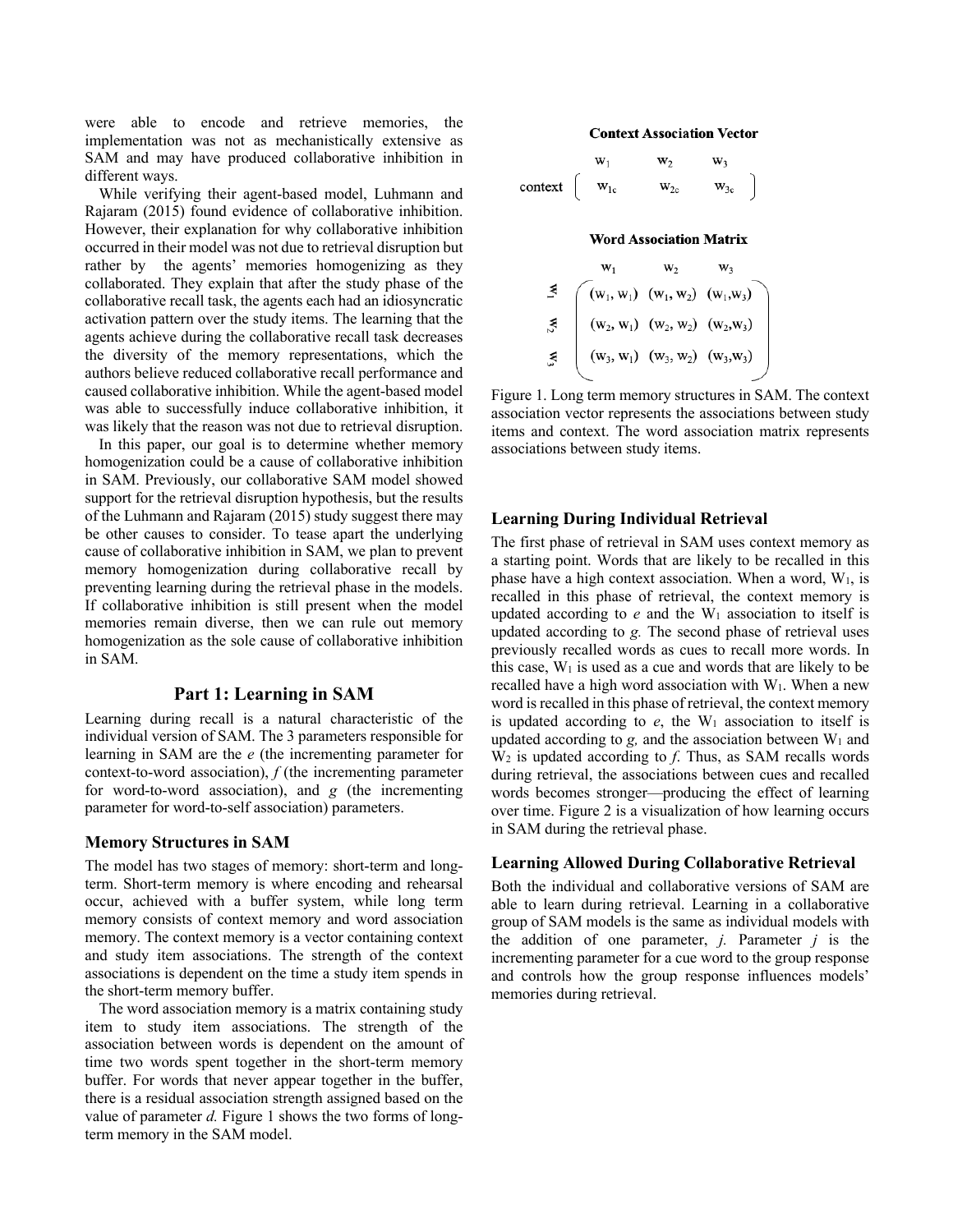

Figure 2. Diagram of Learning during Retrieval in SAM.

While learning does occur during collaborative retrieval, it has not yet been shown that model memories homogenize when retrieving in groups. To measure the similarity of model memories during retrieval, we recorded the overall cosine similarity between each model's word association memories. The cosine similarity between two vectors is their dot product divided by the product of their magnitudes.

To measure the change in cosine similarity between multiple models' memories we compared the individual word representations within each model at 20 different timestamps during retrieval. The timestamps used in these calculations are the points during retrieval when a word is successfully recalled by the group and the models' memories are updated (see Figure 2). This process works as follows: if there are 2 study words on the study list and 2 models in a group, then we would find the mean cosine similarity of word 1 (represented by Row 1 in Figure 3) between models 1 and 2 and word 2 (represented by Row 2 in Figure 3) between models 1 and 2 for timestamp 1. Then we would continue this process for all 20 timestamps. For a visualization of this process over one timestamp, see Figure 3.

The result of this process is Figure 4 which shows the average cosine similarity (over 200 collaborative retrieval simulations) of the word association memories of a model group over 20 timestamps during retrieval. Over the course of retrieval, the association memories of models in a collaborative group do become more similar to each other (homogenization). This is consistent with the finding that model memories homogenize and become less diverse over the course of collaborative retrieval (Luhmann & Rajaram, 2015).

# **Part 2: Cause of Collaborative Inhibition During Retrieval**

In the previous section, we found that the collaborative SAM models' memories homogenized over the course of retrieval. Additionally, we have previously shown that these models produce collaborative inhibition (Mannering et al., 2022). The next step in this study is to determine whether learning during retrieval, which causes model memories to homogenize and become less diverse, is contributing to collaborative inhibition in the SAM models.

## **Learning Prevented During Collaborative Retrieval**

To determine whether homogenized memories cause collaborative inhibition, we prevented learning during retrieval—something that is clearly not possible in behavioral experiments. If no learning occurs during retrieval, then the model memories will not homogenize and become less diverse. If collaborative inhibition persists, then this supports the claim that model memory homogenization is not the sole cause of collaborative inhibition in the collaborative SAM models.



Figure 3. Cosine similarity calculation during one timestamp in collaborative retrieval. Row 1 represents the association vectors for word 1 in Model 1 and Model 2, respectively. The cosine similarity of these two vectors is calculated and recorded. Row 2 represents the association vectors for word 2 in Model 1 and Model 2, respectively. Again, the cosine similarity between these two vectors is calculated and recorded. Then, the mean of these two cosine similarities is calculated and recorded. This process is repeated for each timestamp during collaborative retrieval.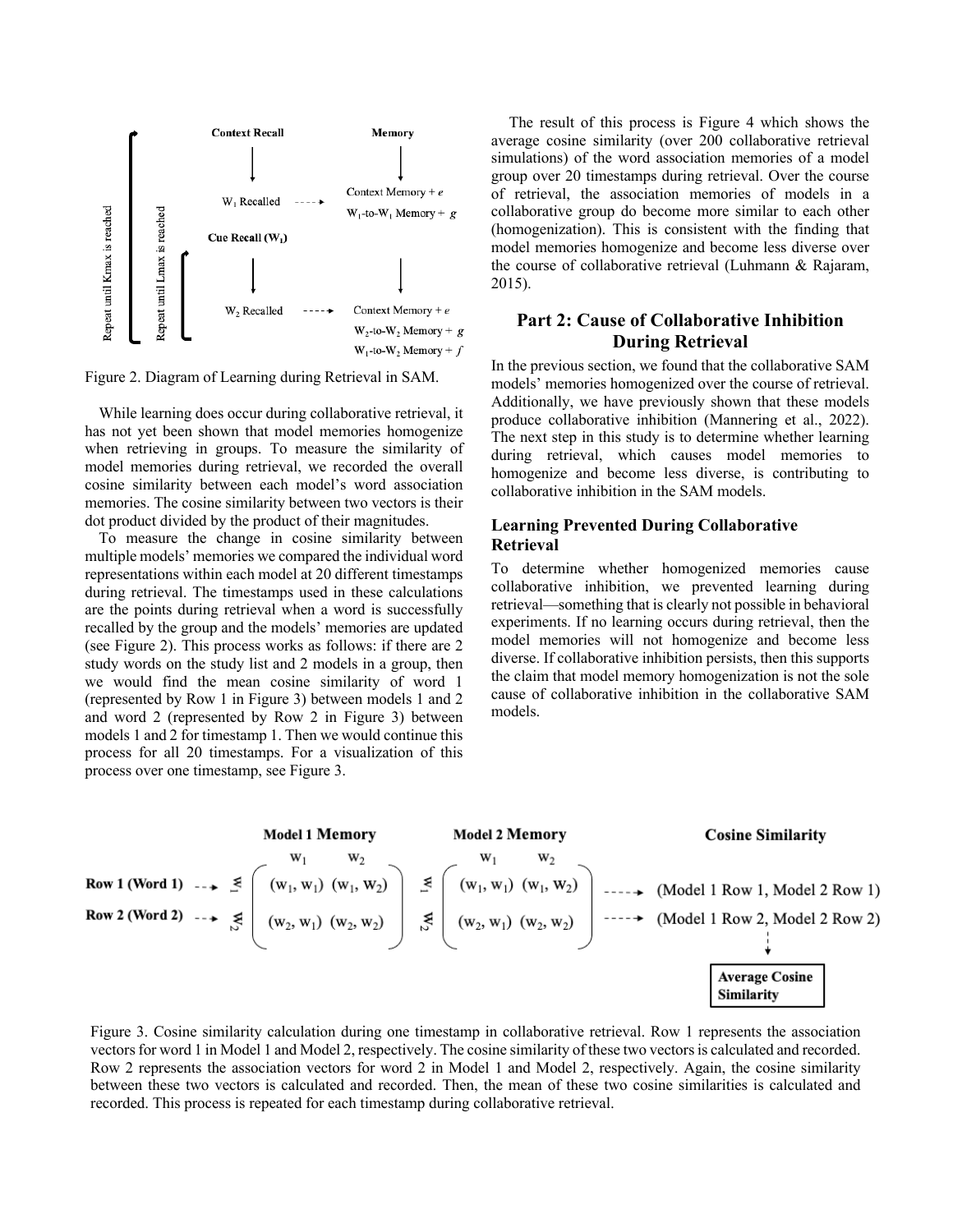

Figure 4. The mean cosine similarity (over 200 collaborative retrieval simulations) of models' associative memories during collaborative retrieval over 20 timestamps.

To accomplish this task, we set the parameters responsible for learning during recall in the collaborative models (*e, f, g,*  and *j*) to 0 so that the model does not learn at all during retrieval. This should prevent the model memories from homogenizing over retrieval. To ensure the manipulation had the desired effect on the memory structures, we then repeated the method of measuring model memory similarity over retrieval detailed in the previous section of this paper (see Equation 1 and Figure 3). Figure 5 shows the change in models' memory similarity over retrieval when learning was prevented.



Figure 5. The mean cosine similarity (over 200 collaborative retrieval simulations) of models' associative memories during collaborative retrieval over 20 timestamps when learning was prevented.

As depicted in Figure 5, when learning is prevented, models' memories do not homogenize over the course of retrieval. In fact, model memories stay exactly as similar to each other as they were at the beginning of retrieval.

After we determined that preventing learning during retrieval also prevents model memory homogenization, we evaluated how collaborative inhibition was affected during collaborative retrieval. In Figure 6, we compared the amount of collaborative inhibition in the learning allowed and learning prevented conditions of collaborative retrieval. Figure 6 shows that collaborative inhibition persists in the

learning prevented condition where the models' memories do not homogenize over retrieval, however, the size of the inhibitory effect is diminished. This suggests that collaborative inhibition in collaborative SAM models is not caused solely by increased memory homogeneity over retrieval. Additionally, in Figure 6, the overall proportion recalled was higher in the learning prevented condition than in the learning allowed condition.



Figure 6. Comparison of collaborative inhibition in learning allowed and learning prevented conditions of collaborative retrieval.

In Figure 6, we found that collaborative inhibition was still present in the case where models' memories did not homogenize. However, the overall proportion recalled increased in the learning prevented condition and the effect size of collaboration was diminished. We believe that the increase in proportion recalled is a natural effect of how learning works in SAM. During the word cue recall phase of retrieval, learning causes words that are recalled to have a higher association with the cue word. A higher association between words means that those words are likely to be recalled together. By the end of retrieval, due to the changing memory association matrix, it is more difficult for models to produce words that haven't already been recalled. Eventually, the models can't produce any new words and retrieval ends (when *Kmax* is reached). However, when learning is prevented during retrieval, the models' memories are not updated when a word is recalled using a word cue. Consequently, it is less difficult for models to produce new words and the models can continue retrieval for longer, producing more words overall.

To determine whether this explanation had merit, we checked the average number of words recalled from a list of 50 unrelated words between the learning allowed and learning prevented conditions and found that groups of models in the learning prevented condition recalled significantly more words on average than the groups in the learning allowed condition t  $(398) = 22.36$ , p < 0.001 (see Table 2). This result supports our explanation for why the overall proportion recalled is higher in the learning prevented condition than in the learning allowed condition.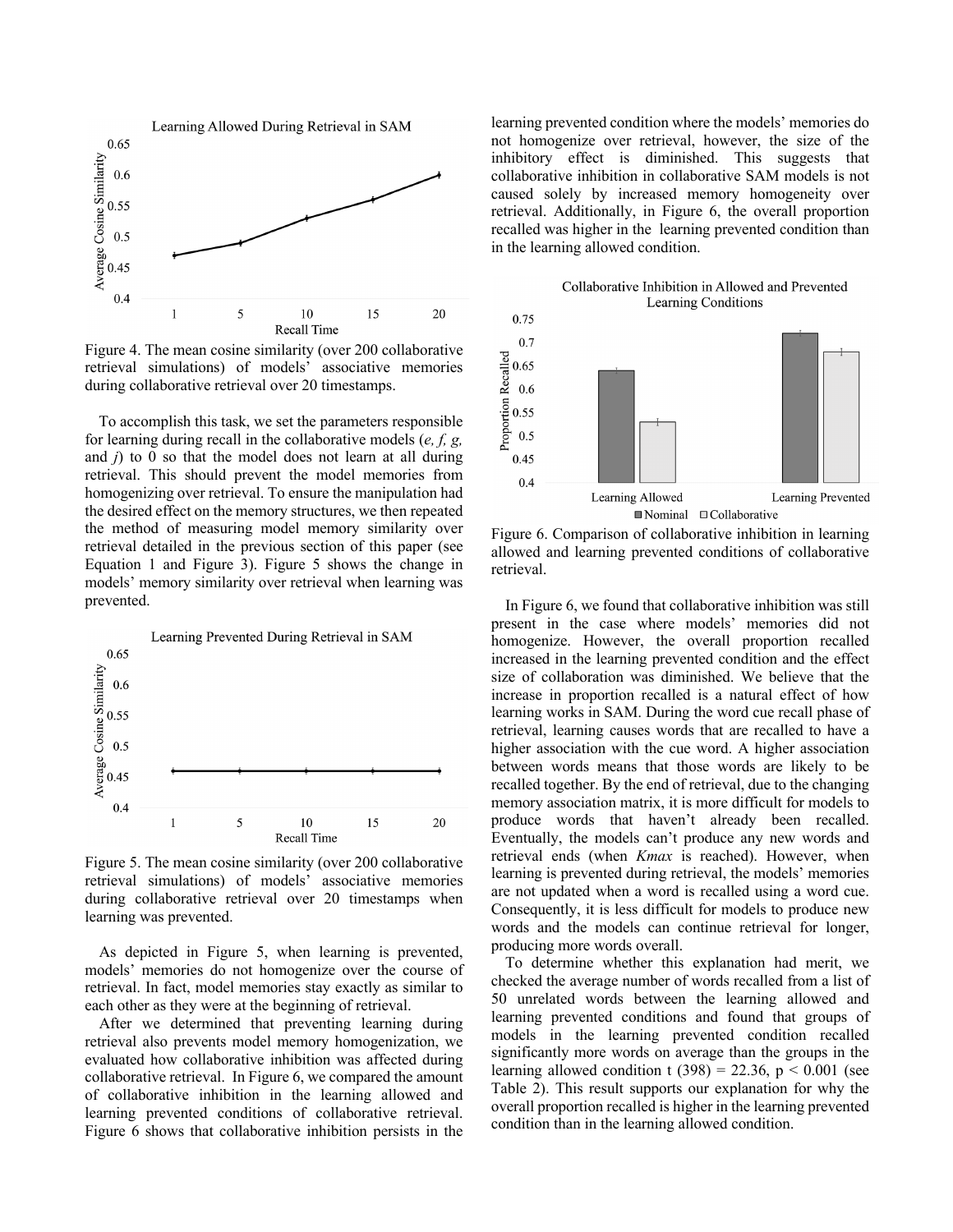Table 2. Average number of words recalled over 200 simulations of collaborative retrieval

| Learning Condition | Mean  | SD.  |  |
|--------------------|-------|------|--|
| Learning Allowed   | 26.22 | 3.13 |  |
| Learning Prevented | 34.29 | 3.42 |  |

Additionally, while investigating the effect of each learning parameter on collaborative inhibition in the no learning condition, we found that the collaborative model's *j*  parameter made a significant difference in the size of the collaborative inhibition effect. The *j* parameter is a new parameter that was added to the collaborative model to represent learning of the combined group response. This parameter is the incrementing parameter for when word associations are updated within the group response. That is, when a new word is added to the group response, the associations between the new word and the words already stored in the group response are updated according to the *j*  parameter. Figure 7 shows the effect of turning the *j*  parameter on and off while keeping the other learning parameters (*e, f,* and *g)* off.



Figure 7. Comparison of collaborative inhibition when the *j*  parameter is off and on. All other learning parameters are off in both conditions.

We found that the proportion recalled by the collaborative groups was significantly smaller in the j-on condition than in the j-off condition, t (398) = -4.75,  $p < 0.001$ . This means that the *j* parameter may be a significant factor in producing the collaborative inhibition effect.

## **Discussion**

The main conclusion from this study is that memory homogenization during retrieval is not the sole cause of collaborative inhibition in the collaborative SAM model. The goal of part 1 of this study was to determine how models' memories change during collaborative retrieval. We found that models' memories naturally homogenize in a collaborative setting (see Figure 4). When model memories homogenize, they are also less diverse. The goal of part 2 was to determine whether models' memories homogenizing during retrieval is responsible for collaborative inhibition.

We found that preventing learning during retrieval also prevented memory homogenization and when learning was prevented, collaborative inhibition persisted, though with a diminished size of effect (see Figure 5 and Figure 6).

While the results of this study do not support the claim that collaborative inhibition is caused only by memory homogenization, the idea of shared memories after collaboration is not unsupported by the literature. Blumen and Rajaram (2008) showed that after collaborative recall, participants have an increase in overlap of their postcollaborative individual recall—suggesting that group members' memories do homogenize. Additionally, Congleton and Rajaram (2014) found that the presence of collaborative inhibition may be responsible for shared group memories that arise after collaborative recall. They found that as the size of the collaborative inhibition effect increases, so does the amount of shared memory organization and shared memories. The idea here is that, when group members' retrieval strategies are disrupted, they are more likely to adopt the organization created by the group for subsequent instances of recall instead of continuing to use their original individual organizations.

The findings from these experimental studies suggest that there is a relationship between collaborative recall and shared memories and that group members' memories homogenize due to collaborative recall. The collaborative SAM model shows the pattern of memory homogenization over retrieval (Figure 4) and supports these experimental findings. However, we found that memory homogenization, while present during collaborative retrieval, does not eliminate collaborative inhibition when prevented—suggesting another mechanism, like retrieval disruption, may be involved.

The retrieval disruption hypothesis has the most supporting evidence in the experimental literature (Andersson, Hitch, & Meudell, 2006; Basden, Basden, & Henry, 2000; Finlay, Hitch, & Meudell, 2000) and so we would expect a cognitive model of collaborative memory to support this hypothesis as well. Previously, we showed that the collaborative SAM model supports the retrieval disruption hypothesis (Mannering et al., 2022) when fitting the model to the data from the Basden et al. (1997) study. However, the results of the current study suggest that both retrieval disruption and memory homogenization may play a role in producing collaborative inhibition in the collaborative SAM model.